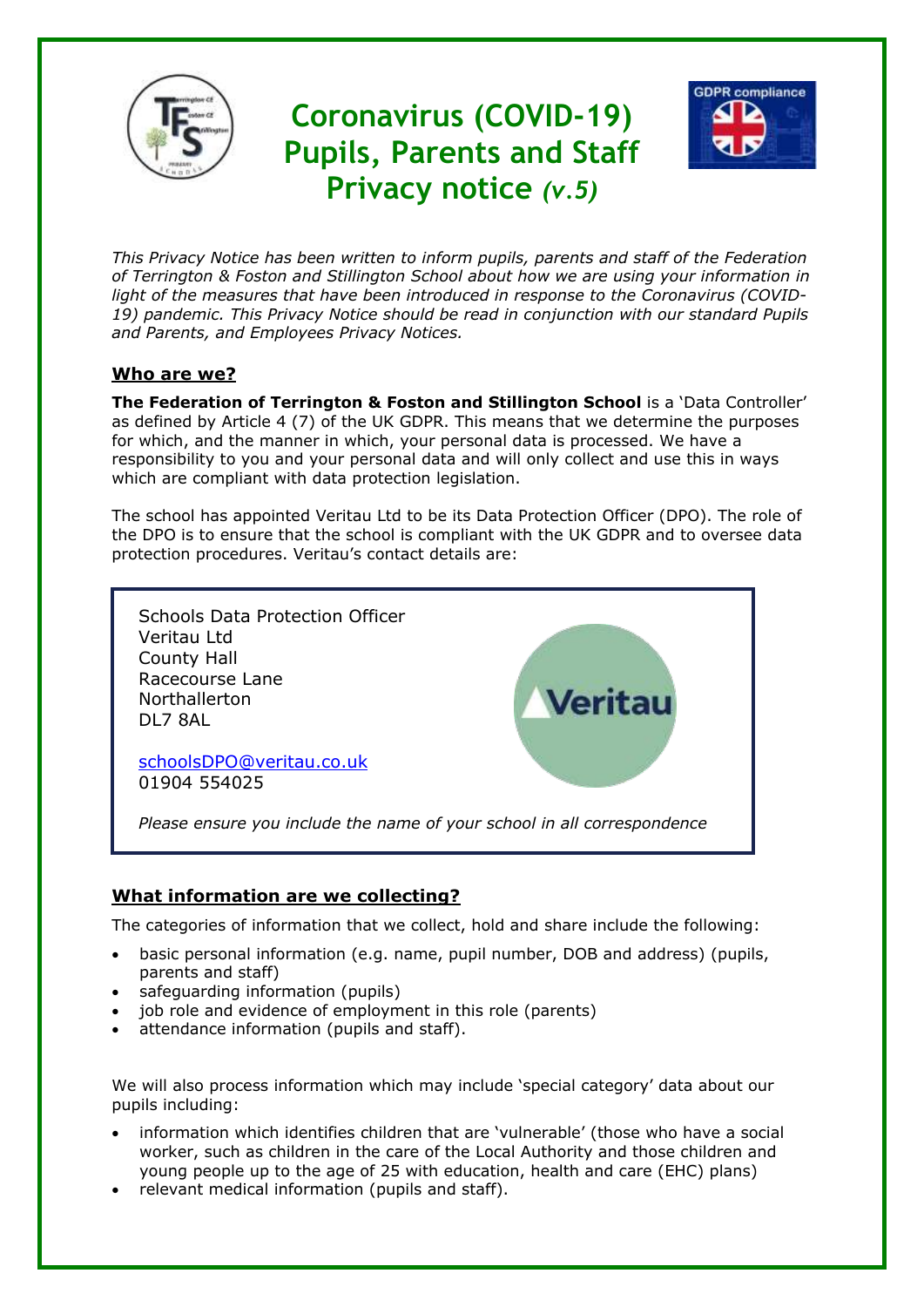### **Why do we process your personal data?**

We are processing this information to facilitate the provision of care for vulnerable children and the children of critical workers:

This involves:

- processing pupil information to facilitate their learning and meet any care requirements that they have
- processing parents' employment information to confirm their status as a critical worker
- processing the information of staff members who have been redeployed in order to meet resourcing needs.

Any personal data that we process about our pupils and parents for these purposes is done so in accordance with Article 6 and Article 9 of the UK GDPR:

Article 6 (d) public task as supported by the Education Act 2002 for maintained schools (Section 175) or Non Maintained Schools Regulations 1999 for non-maintained schools (Section 3).

Article 9.2(i) of the UK GDPR, where it is in the public interest on Public Health Grounds. This data is processed under the obligations set out in Public Health legislation (Regulations 3(1) and (4) of the Health Service (Control of Patient Information) Regulations 2002 (COPI)) which allows the sharing of data for COVID related purposes and where it is carried out by [a health care professional OR someone who owes an equivalent duty of confidentiality to that data].

Please refer to our standard Pupils and Parents and Employees Privacy Notices for further information about the lawful basis we rely upon to process your data.

# **Who do we obtain your information from?**

Much of the information we process will be obtained directly from you. We will also process information received from:

- the Department for Education (DfE)
- the local authority(LA) of North Yorkshire (however, if your child is attending one of our schools as a result of the COVID-19 pandemic response and your child's previous school was in a neighbouring LA, then we may need to obtain information from this LA).
- previous schools attended.

### **Who do we share your personal data with?**

We are obliged to share attendance data with the Department for Education during this time. The following information will be shared:

- the names of all children who are in attendance on each day
- the name of the school where the child is enrolled (if the child is not enrolled at one of our schools)
- whether the child is present on each day
- whether the child has parents who are critical workers
- whether the child is 'vulnerable' e.g. they have an education health and care plan (EHCP), have a social worker (CiN), or are 'looked after' children
- whether the child has an EHCP
- whether the child has a social worker
- the number of children or staff members that are ill, isolating, shielding and whether there is a suspected or confirmed case of COVID-19
- the number of children or staff members who have been asked to self-isolate by the NHS Test and Trace system
- the number of children or staff members living with a clinically extremely vulnerable person.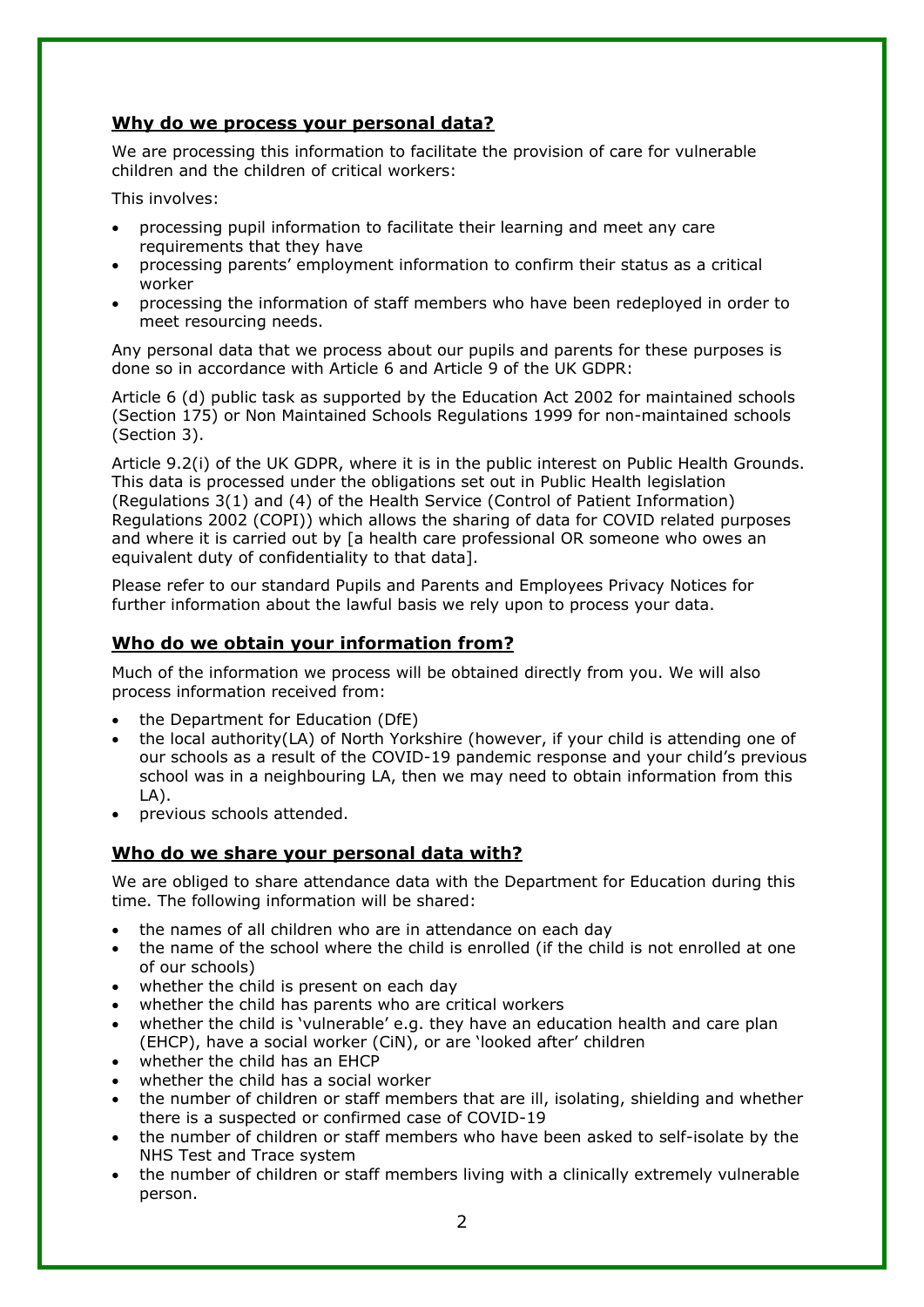We may also be required to share information with neighbouring local authorities if your child is attending one of our schools as a result of the COVID-19 pandemic response and your child's previous school was in a neighbouring LA.

For further details about who we share information with, please see our full Pupil and Parents and Employees Privacy Notices.

### **How long do we keep your personal data for?**

We will only retain your data for as long as it is necessary to do so. In respect of parents, we will not retain a copy of the evidence that you provide to us to prove that you are a critical worker.

For further details about retention of your data, please refer to our full Pupils and Parents and Employees Privacy Notices.

# **What rights do you have over your data?**

Under the UK GDPR data subjects have the following rights in relation to the processing of their personal data:

- to be informed about how we process your personal data (this notice fulfils this obligation)
- to request access to your personal data that we hold, and be provided with a copy of it
- to request that your personal data is amended if inaccurate or incomplete
- to request that your personal data is erased where there is no compelling reason for its continued processing
- to request that the processing of your personal data is restricted
- to object to your personal data being processed.

If you have any concerns about the way we have handled your personal data or would like any further information, then please contact our DPO on the address provided on page 1 of this document.

If we cannot resolve your concerns you may also complain to the Information Commissioner's Office (the Data Protection Regulator) about the way in which the school has handled your personal data. You can do so by contacting:

Water Lane First Contact Team Information Commissioner's Office Wycliffe House Water Lane Wilmslow Cheshire SK9 5AF [icocasework@ico.org.uk](mailto:icocasework@ico.org.uk) // 0303 123 1113

# **NHS Test and Trace**

All UK schools have an obligation to respond appropriately to the Government's advice regarding coronavirus. In order to aid the Government in fighting COVID-19 (coronavirus) and to help keep everyone safe as children return to school, the school will take part in the NHS "Test and Trace" service.

If there is a suspected or confirmed case of COVID-19 then we may be required to share staff, students, parents and visitor's personal data with NHS Test and Trace, who act as a Data Controller in their own right.